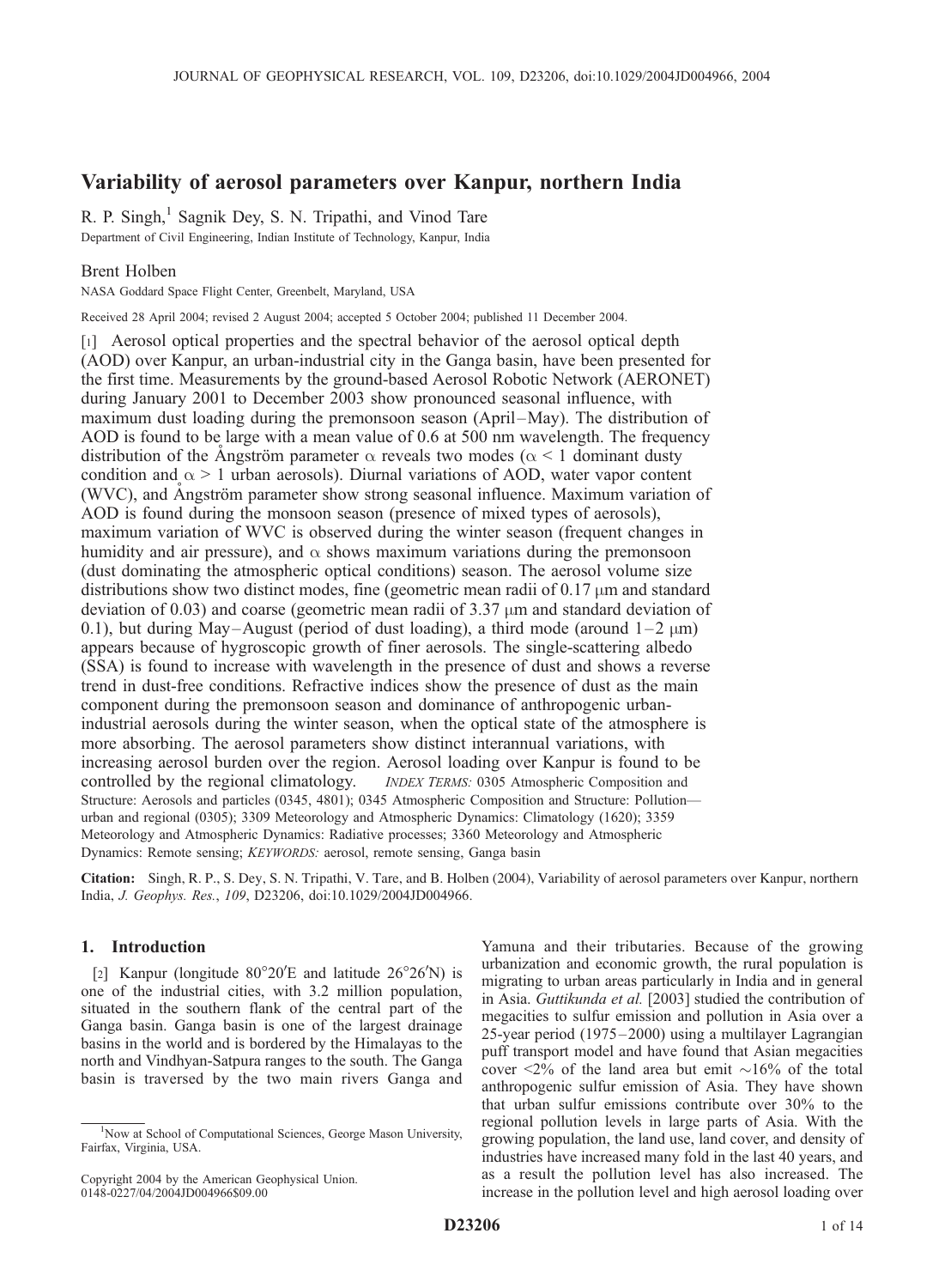the Ganga basin has been found by Goloub et al. [2001] using ADEOS POLDER data. The increase of pollution has a direct impact on climatic conditions, especially the increase of haze, fog, and cloudy conditions, which decrease the visibility especially during the winter season. The major pollutant in the Ganga basin is sulfate aerosols due to growing anthropogenic activities [Sharma et al., 2003]. In the northern India, suspended particulate matter concentration is higher during the summer season compared to that during the winter season, reducing the neutralization capacity of the atmosphere [Sharma et al., 1994]. Measurements by Central Pollution Control Board (CPCB) have also shown very high annual average concentrations  $(>= 210 \text{ }\mu\text{g/m}^3, \text{ in the critical range compared to the air})$ quality standard in India) of particulate matter of diameter less than 10  $\mu$ m (PM<sub>10</sub>) in the atmosphere of the major cities of the Ganga basin (CPCB, 2002, http://www.cpcb.nic.in). In addition to the urban-industrial pollution, desert dust is another major source of the aerosols over the Ganga basin [Dey et al., 2004; El-Askary et al., 2004]. Considering the increasing aerosol loading over Asia, several ground-based aerosol monitoring stations have been established in east and Southeast Asia, and the long-term measurements of aerosol climatology have been reported by *Kim et al.* [2004] for east Asia.

[3] Information about the emission of pollutants helps in understanding the anthropogenic perturbations in aerosol climatology. Reddy and Venkataraman [2002] have constructed a spatially resolved emission inventory for India to serve as an input to aerosol-climate studies. Uncertainties in quantifying the radiative forcing of the climate accurately [Charlson et al., 1992; Tegen et al., 1996; Hansen et al., 1997; Satheesh and Ramanathan, 2000; Intergovernmental Panel on Climate Change, 2001, http://www.ipcc.ch] are due to incomplete knowledge of the macrophysical (sources, sinks, and loading) and microphysical (composition, size distribution, diurnal variation, optical properties, and lifetime) [*Dubovik et al.*, 2000, 2002] properties of aerosols. In India, routine measurements of aerosols started in the late 1980s in Trivandram (southwestern coastal city of India) and in a few cities in the southern part of India [Sikka, 2002]. A network of seven stations (each representing a particular environment) has been established in India (shown as solid circles in Figure 1) under the Indian Space Research Organization Geosphere Biosphere Program (ISRO-GBP) for monitoring of aerosols, where a multiwavelength solar radiometer is deployed [Krishna Moorthy] et al., 1999]. Considering the variability of the meteorological parameters over the Indian subcontinent, a few aerosol monitoring stations are not enough to understand the atmospheric dynamics and climatology. Studies during the Indian Ocean Experiment (INDOEX) have shown that  $\sim$ 70% of aerosol load over the oceanic regions surrounding India during winter is of anthropogenic origin [Ramanathan et al., 2001]. Eck et al. [2001] have studied the effect of the monsoon on aerosol optical properties over the Indian Ocean using ground-based Sun and sky radiometer.

[4] Long-term monitoring has been carried out under the Aerosol Robotic Network (AERONET) program to characterize different types of aerosols [Smirnov et al., 1996, 2002a, 2002b; Eck et al., 1999, 2003a; O'Neill et al., 2000; Dubovik et al., 2002] in various key locations of the world, and also several campaign mode studies have been conducted to understand the spatiotemporal distribution of the aerosol optical properties [Smirnov et al., 1998, 2000a; Remer et al., 1999; O'Neill et al., 2002; Eck et al., 2003b]. In India, efforts have been made to study aerosol behavior in some urban cities (mainly coastal cities with influence of marine aerosols) [Niranjan et al., 1997; Parameswaran, 1998; Babu and Moorthy, 2001; Venkataraman et al., 2002]; no detailed study with continuous measurements has been carried out in the Ganga basin. In the present study, we analyze the aerosol parameters over Kanpur on the basis of routine measurements using an automatic Sun and sky radiometer during  $2001 - 2003$ . Our analysis shows strong spectral, seasonal, and interannual variability of the optical properties of the aerosols over Kanpur.

# 2. Site Characterization, Instrumentation, and Data Analyses

[5] For continuous monitoring of aerosols over the Ganga basin, a CIMEL radiometer was deployed on the campus of Indian Institute of Technology (IIT), Kanpur  $(80^{\circ}22^{\prime})$ E, 26°26'N, and 142 m altitude from mean sea level), as a part of the AERONET program in January 2001. The IIT Kanpur campus is  $\sim$ 17 km away from the center of Kanpur (shown in Figure 1). Kanpur is a representative site of the Ganga basin in terms of the weather conditions and atmospheric seasonal variability. The Ganga basin experiences four dominant seasons each year: winter (December-February), premonsoon (March-May), monsoon (June-August), and postmonsoon (September-November). During the premonsoon and monsoon seasons, air mass carries dry dust particles from the western Thar Desert to the region, and during the postmonsoon and winter seasons, air mass flows from the north and northwest, bringing finer continental aerosols (Figure 1). The premonsoon season is characterized by frequent dust storms and dry weather (relative humidity varies within the range of  $25-50\%$ ). Monsoon wind arrives in the region from the eastern part of the Ganga basin during late June to early July carrying moisture, and as a result the relative humidity increases drastically up to  $60-90\%$  range. During the winter season, whole parts of northern India suffer from western disturbances (a series of alternate low- and high-pressure areas), which move from west to east, leading to intense fog and haze in the region [*Pasricha et al.*, 2003].

[6] The Sun/sky radiometer is located on top of a roof with no obstructions to the Sun above  $10<sup>0</sup>$  elevation. The CIMEL radiometer takes measurements of the direct Sun and diffuse sky radiances within the spectral range 340– 1020 nm [Holben et al., 1998]. The direct Sun measurements are made at eight spectral channels (340, 380, 440, 500, 670, 870, 940, and 1020 nm) with triplet observations per wavelength and sky measurements at four spectral channels (440, 670, 870, and 1020 nm) to deduce aerosol optical properties. The 940-nm channel is used to estimate the water vapor content (WVC), and the remaining seven channels are used to retrieve aerosol optical depth (AOD). The uncertainty in calculation of AOD under cloud-free conditions is less than  $\pm 0.01$  for  $\lambda > 440$  nm and less than  $\pm 0.02$  for shorter wavelengths, is  $\pm 10\%$  for retrieval of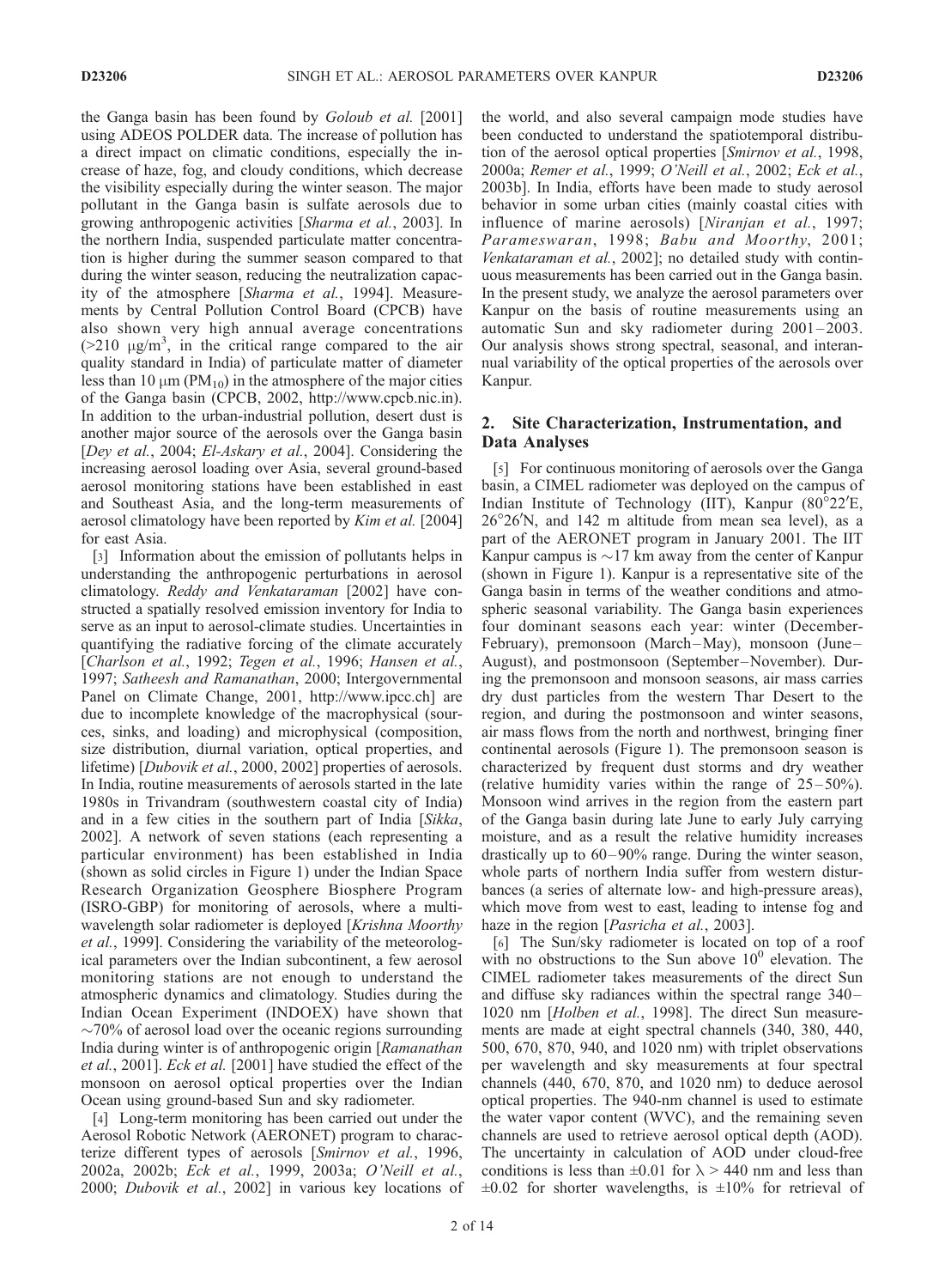

Regional air mass during post-monsoon and winter seasons

Regional air mass during monsoon season

Figure 1. Study area showing the regional air mass during different seasons.

CWV, and is less than  $\pm 5\%$  for the sky radiance measurements [Dubovik et al., 2000].

[7] The Sun and sky radiance measurements yield two types of errors, systematic and random [Dubovik et al., 2000], depending on the nature of the aerosols. Even in the so-called error-free conditions (neither systematic nor random errors are specifically introduced in the forward simulations or in the inversion algorithms), some minor errors exist, which can be considered as relative errors with standard deviation <1% for all three major aerosol types, water-soluble, dust, and biomass-burning aerosol [*Dubovik* et al., 2000]. The errors are not significant for the particles of radius R in the range  $0.1-7 \mu m$ . The tendency for increasing errors in retrieval of optical properties with the decrease in optical depth is higher in the case of refractive index and single-scattering albedo than in the case of volume size distribution [Dubovik et al., 2000]. The aerosol optical depth data are provided in three categories: cloudcontaminated (level 1.0), cloud-screened (level 1.5), following the methodology described by Smirnov et al. [2000b], and quality-assured (level 2.0), which has been used for the present study. The optical properties during the monsoon season in 2003 are missing because of technical problems.

#### 3. Results and Discussion

#### 3.1. Seasonal Variability

[8] Aerosol parameters are characterized by AOD  $\tau_a$  and Angström parameter  $\alpha$ . Parameter  $\alpha$  is computed from a linear fit of log (AOD) versus log (wavelength) according to the classical equation of *Angström* [1964]

$$
\tau_a = \beta \lambda^{-\alpha},
$$

where  $\beta$  is the turbidity coefficient and  $\lambda$  is the wavelength. The Angström fit does not represent all optical depth spectra; it can be considered as a first-order indicator of the average spectral behavior [Kaufman, 1993; Eck et al., 1999;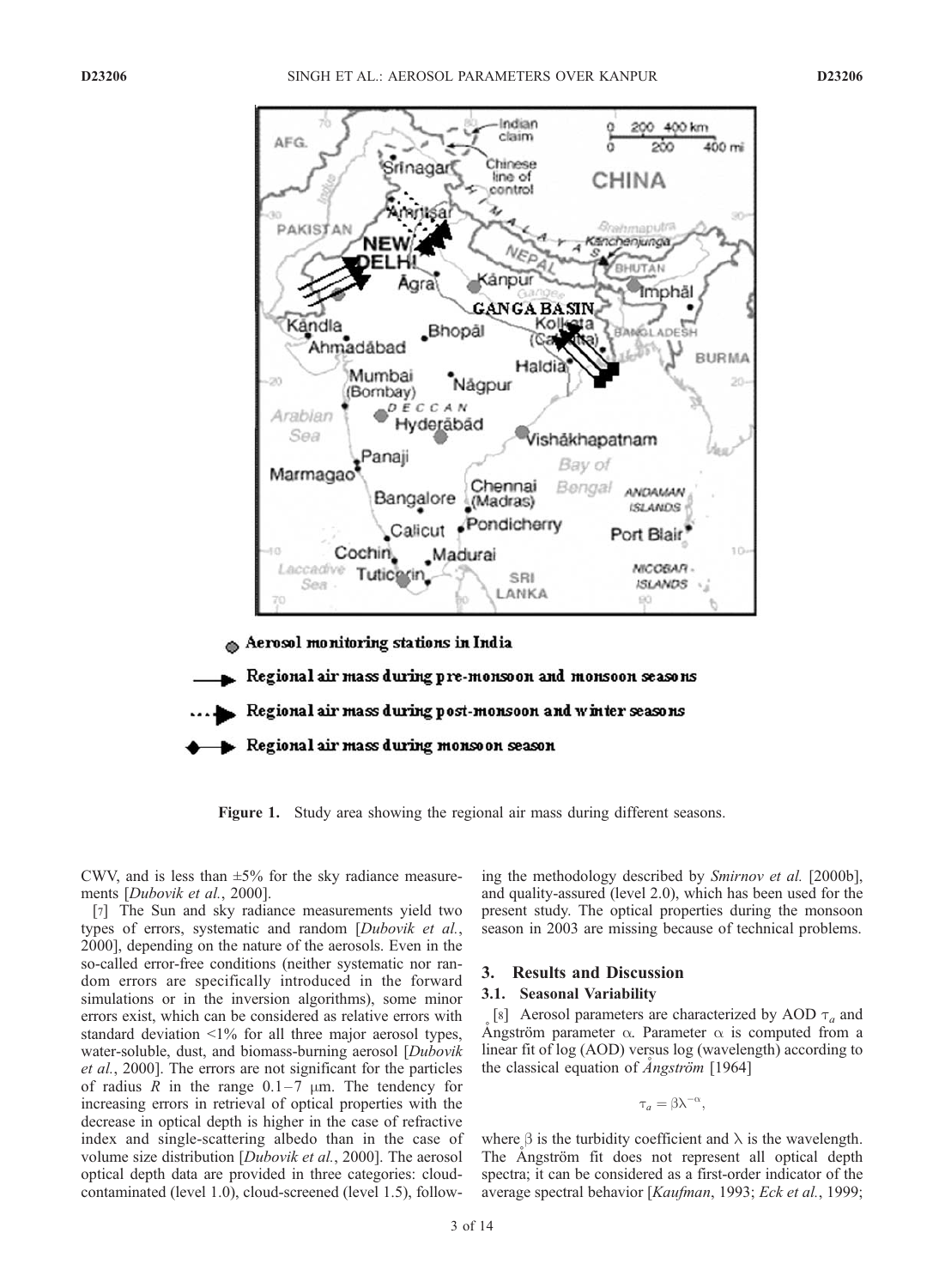

Figure 2. Spectral variations of AOD in (a) 2001, (b) 2002, and (c) 2003.

Cachorro et al., 2001; O'Neill et al., 2001]. Parameter  $\tau_a$ gives an indication of the amount of aerosol present in the atmosphere, and  $\alpha$  gives an indication of the aerosol size distribution.

[9] Figures  $2a-2c$  show the strong seasonal variability of AOD over Kanpur in the wavelength range 340-1020 nm for the years 2001, 2002, and 2003, respectively. AOD spectra reveal interannual variability over Kanpur. The spectral variation of AOD shows two peaks during the months of April–May and July–August in 2001, but these peaks are found to be closer in 2002, with two major peaks in May and July that merge into a single peak in June 2003. The gradual change in spectral and seasonal variability peaks of AOD in 3 years may be due to natural changes or fluctuations in transport and meteorology and will be clearer if studied for longer time period. It is also noted that AOD values are almost similar during the postmonsoon and winter seasons. AOD varies from 0.25 to 0.85 in the year 2001; the highest value is observed in the month of May. In the years 2002 and 2003, AOD increases up to 1.05 in the month of July. AOD has been found to be lowest in the month of January  $(\sim 0.25)$ . Increase in AOD is very sharp from the month of April to September, whereas from October to April the changes are not rapid. The rapid increase in AOD during April–May is attributed to the premonsoon dust loading, which reduces the spectral variability. Maximum spectral variation of AOD has been found during the postmonsoon and winter seasons in all 3 years.

[10] Figures 3a–3c show the monthly averaged AOD, WVC, and  $\alpha$  for the years 2001–2003 over Kanpur. A total of 852 daily average data of AOD, WVC, and  $\alpha$  have been considered (Figures 3d– 3f). The mean and standard deviations of AOD are found to be 0.57 and 0.27 during winter, 0.54 and 0.26 during the premonsoon, 0.66 and 0.36 during the monsoon, and 0.63 and 0.23 during the postmonsoon, respectively, which indicates higher variability during the monsoon season. The anual average of AOD at 500 nm,  $\tau_{a,500}$ , has been found to increase every year ( $\tau_{a,500} = 0.62$ ) in 2001, 0.644 in 2002, and 0.696 in 2003), indicating an increase in the aerosol burden over the region. WVC varies in the range  $0.8 - 6.8$  cm, with the maxima peak during July –August (monsoon time). The mean and standard deviations of WVC are found to be 1.5 and 0.6 (winter),

2.35 and 1.01 (premonsoon), 5.85 and 1.08 (monsoon), and 3.04 and 1.4 (postmonsoon), respectively. Compared to  $\tau_{a,500}$ , the annual average of WVC over the region shows no increasing trend (3.405 cm in 2001, 3.028 cm in 2002, and 3.357 cm in 2003). WVC during the postmonsoon season is similar to the annual average and shows maximum variability. Parameter  $\alpha$  varies in the range 0.1–1.7. The mean and standard deviation of  $\alpha$  are 1.26 and 0.25 during winter, 0.6 and 0.31 during the premonsoon, 0.66 and 0.45 during the monsoon, and 1.12 and 0.28 during the postmonsoon time, respectively. The notable decrease in  $\alpha$ during April–June (Figure 3c) is associated with the dust loading. The coarse dust particles lead to a higher increase in AOD at higher  $\lambda$  than the increase in AOD at lower  $\lambda$ . This ultimately decreases the spectral dependence of AOD. The annual pattern with maximum aerosol loading during the period May –August (AOD sometime increases above 1.25) and minimum aerosol loading during the period December-February (AOD <  $0.25$ ) are evident (Figure 2). Higher fluctuations of AOD are observed in the year 2002 compared to the year 2001 during the premonsoon to monsoon periods because of more frequent dust storms in the year 2002. During the winter season (December– February), the daily averaged WVC shows higher variations compared to other seasons. However, AOD and  $\alpha$  show maximum variability during the monsoon season, when air masses from different parts of the basin carry different types of aerosols.

[11]  $PM_{10}$  concentrations over Kanpur and several cities are continuously measured by the Central Pollution Control Board (CPCB), India. Figure 4 shows an X-Y scatterplot between  $PM_{10}$  concentration and  $\tau_{a,500}$  over Kanpur during May 2001 to July 2002. Although  $\tau_{a,500}$  shows a general increasing trend with higher  $PM_{10}$  concentration, the poor correlation ( $R^2 = 0.06$ ) shows that no direct relationship exists. *Chu et al.* [2003] have found good correlation ( $R^2 \sim$ 0.82) between PM<sub>10</sub> and  $\tau_{a,500}$  in northern Italy, arising because of fixed pollution sources and stable air masses. The topography in this region aids in accumulation of the local pollutants under stable conditions without mixing with other aerosol types. The topography of Kanpur is not favorable to allow the pollutants to accumulate under stagnant conditions. Moreover, mixing with other types of aerosols and hygroscopicity are likely to be the reasons for such a poor correlation over Kanpur.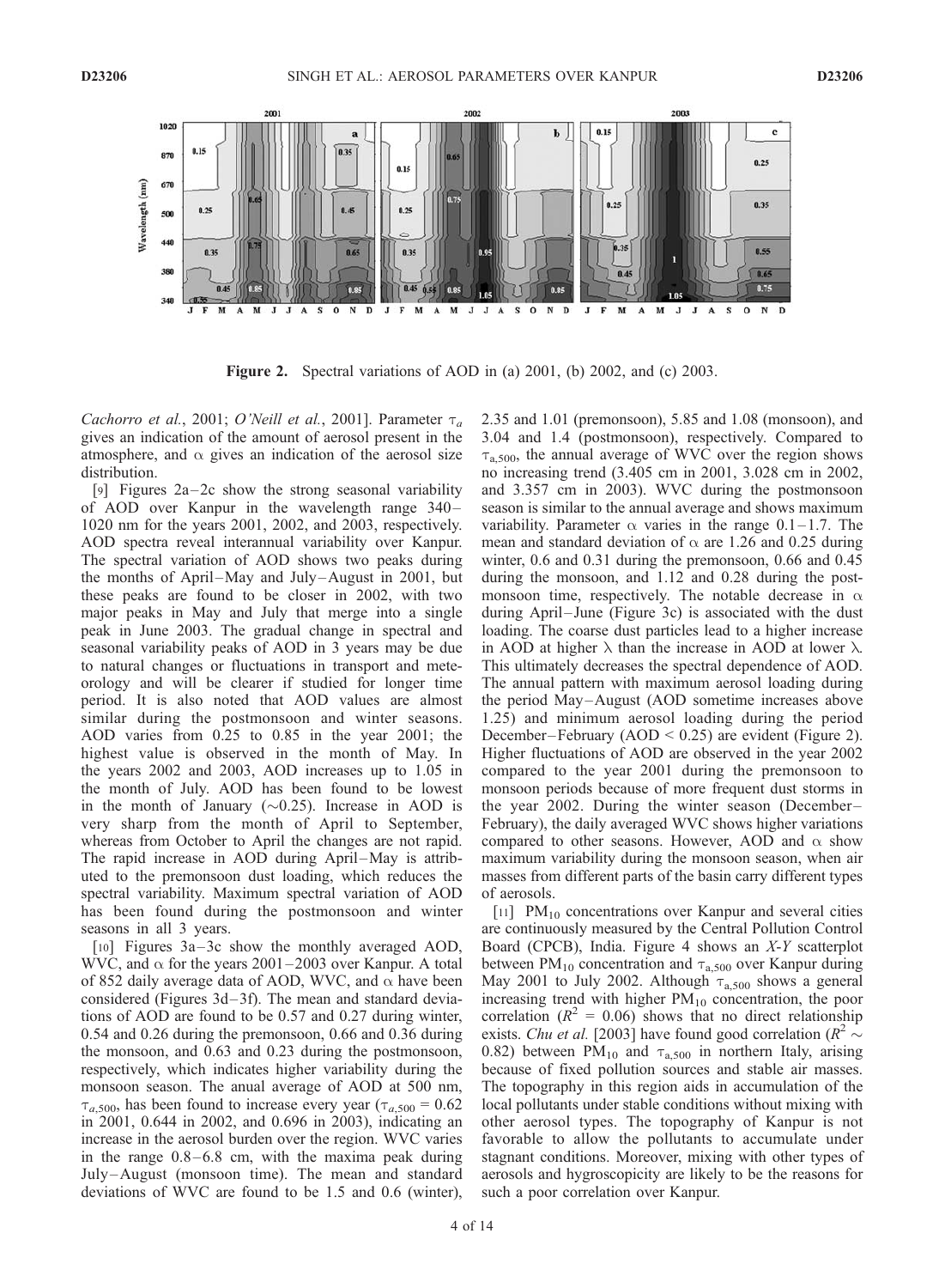

Figure 3. Monthly average and daily average of AOD (Figures 3a and 3d), WVC (Figures 3b and 3e), and Angström parameter (Figures 3c and 3f) over Kanpur for 3 years. Bars indicate  $\pm 1$  standard deviation.

[12] Figure 5 shows the frequency distribution of daily averaged AOD, WVC, and  $\alpha$  over Kanpur. The distribution of  $\alpha$  is relatively broad with two modes (though not very distinct), dusty ( $\alpha$  < 1) and dust-free ( $\alpha$  > 1); the dust-free class (49.44%) and the dusty class (50.56%) are found to exist in equal proportion. During the premonsoon season the  $\alpha$  peak of the dusty class is found around 0.7 (Figure 6), which is similar to the results found by *Smirnov et al.* [2002a] over the Persian Gulf. The wider frequency distribution of  $\alpha$  indicates the abundance of mixed types of aerosols. The AOD distribution is unimodal with a modal

value of 0.55. The distribution of WVC is also unimodal (modal value is 2 cm), but the distribution is wide at the higher values, showing a strong seasonal effect. The seasonal frequency distribution of AOD (Figure 6) shows a bimodal nature during June-August (monsoon season), with two distinct modes (modal values of 0.25 and 0.65– 0.75). In other seasons, the modal values of AOD distribution lie close to yearly averaged modal values (Figure 6). The seasonal frequency distribution of WVC (Figure 6) reveals the seasonal effect with the modal value increasing from 1.5 cm (during winter) to  $6.5-7$  cm (during the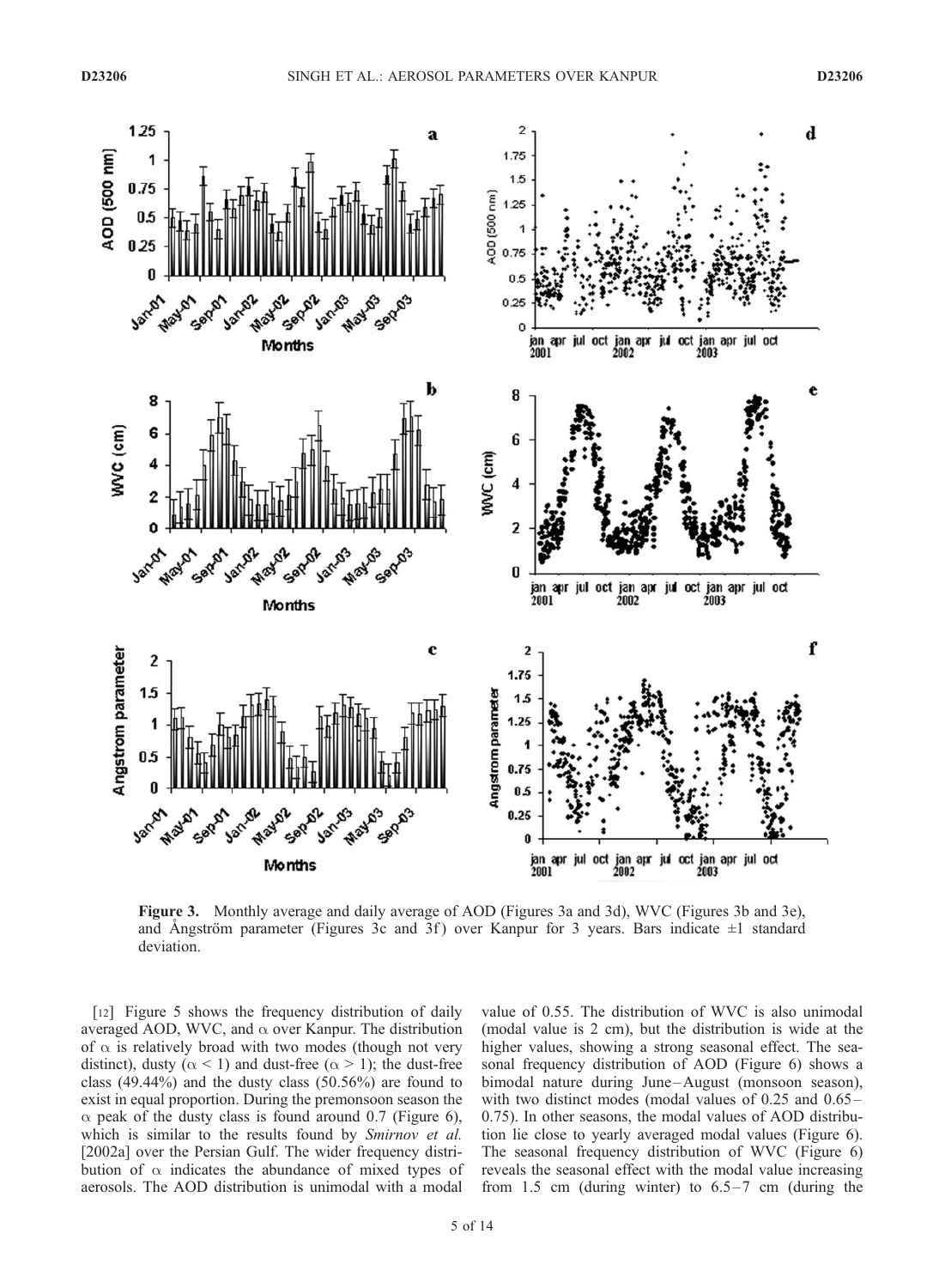

**Figure 4.** Scatterplot of  $PM_{10}$  concentration and AOD (500 nm) over Kanpur.

monsoon). The distribution of WVC is found to be wide during the postmonsoon season, though the modal value is close to the yearly averaged value. The frequency distribution of  $\alpha$  shows the dominance of urban aerosols transported by northerly to northwesterly winds during the postmonsoon to winter seasons ( $\alpha$  peaks show in the range  $1.3-1.5$ ). Dust is brought by the southwesterly wind during the premonsoon season, which is evident in the  $\alpha$  frequency distribution (the  $\alpha$  peak shifts to 0.7) and remains until monsoon (bimodal distribution), when the atmosphere is characterized by the presence of both dust (modal value is 0.3) and urban aerosols (modal value is 1.3).

### 3.2. Diurnal Variability of Optical Parameters and Water Vapor Content

[13] Diurnal variability of aerosol optical parameters and WVC has great importance in atmospheric correction and validation of remote-sensing data and is also useful in the calculation of radiative forcing and studying the interaction of aerosols with clouds and humidity [Smirnov et al., 2002c]. The diurnal variability (averaged for each hour from 0700 to 1800 local time (LT), local noon at 1200 LT) of AOD, WVC, and  $\alpha$  shows a strong seasonal effect. All individual observations for a day are expressed as a percentage departure from the daily mean (Figure 7) and the hourly averages (Figure 8).

[14] AOD shows maximum departure from the daily mean in the early morning and the late afternoon, whereas during the monsoon (Figure 7c), the maximum departure from the daily mean is observed at noontime  $(25-30\%)$ . The hourly average of AOD also shows drastic increase in AOD  $(\sim 0.15)$  during noontime in this period. Diurnal variability of AOD is found to be less during the premonsoon and postmonsoon seasons. The AOD is found to increase at noon and decrease in the afternoon (Figure 8) during all seasons, which may be attributed to the diurnal cycle of local pollutants arising because of anthropogenic activities. The local cycle is more pronounced during the postmonsoon and winter seasons, when the anthropogenic sources mainly contribute to the observed optical depth.

[15] During the premonsoon, monsoon, and postmonsoon seasons, diurnal variations of WVC are found to be low, whereas during the winter season, maximum diurnal

variation of WVC is found. During the postmonsoon season the variation (from the daily mean) is observed during the early morning and late afternoon. During the winter, Kanpur and the surrounding region are characterized by frequent change in the atmospheric pressure within a day [Pasricha et al., 2003]. The low-pressure conditions lead to enhanced WVC in the atmospheric boundary layer followed by a high-pressure situation, which results in clear-sky conditions and temperature inversion, leading to high diurnal variation. The natures of the diurnal variations of AOD and WVC are similar only during the premonsoon season.

[16] The diurnal variations of  $\alpha$  are most pronounced in the premonsoon season (Figure 8b), which is characterized by maximum dust loading ( $\alpha$  is smaller compared to the other seasons). In this season the diurnal variation of  $\alpha$ shows a reverse trend of AOD. This pattern is found to continue during the monsoon (Figure 8c), but the variation



Figure 5. Frequency distribution of the (a) AOD, (b) WVC, and (c) Angström parameter for the daily averaged data.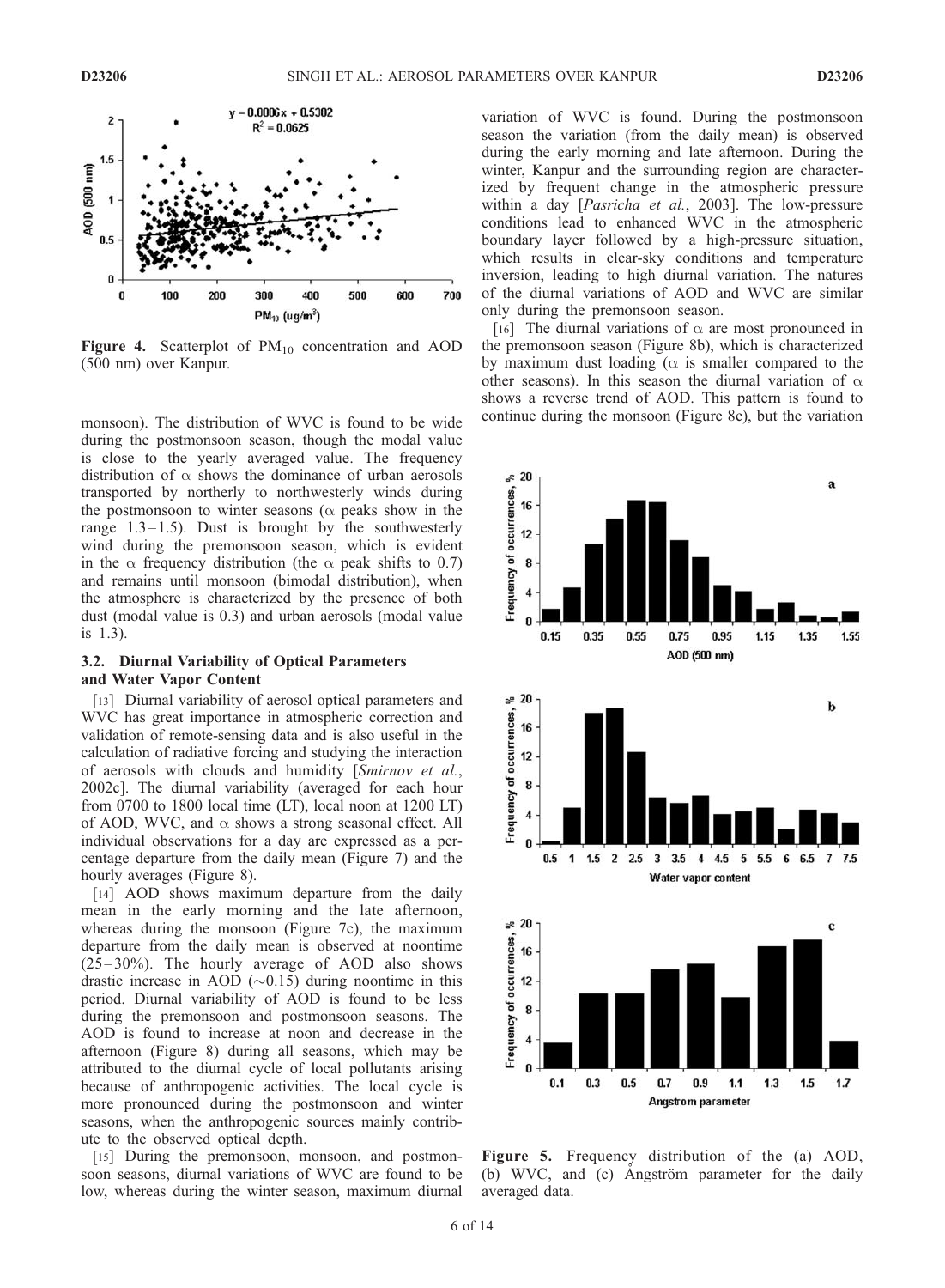

Figure 6. Seasonal frequency of occurrences of AOD, WVC (cm), and Angström parameter. The sum of frequencies is equal to 100% for each season.

in  $\alpha$  is less compared to the variation in premonsoon period. In the postmonsoon and winter seasons (September– February),  $\alpha$  shows high variation in the early morning and late afternoon. The hourly average of  $\alpha$  increases at midday as a result of maximum local pollutants and the anthropogenic activities during the postmonsoon and winter seasons due to weather conditions, especially low wind velocity  $(\leq 1.02 \text{ m/s})$ .

#### 3.3. Aerosol Volume Size Distributions

[17] The aerosol volume size distribution  $(dV/d \ln R)$ has been retrieved from the spectral Sun and sky radiance data using the Dubovik and King [2000] approach with the initial guess  $dV/d \ln R = 0.0001$ ,  $n(\lambda_i) = 1.5$ ,  $k(\lambda_i) =$ 0.005, where  $dV/d$  ln R denotes volume size distribution and  $n(\lambda_i)$  and  $k(\lambda_i)$  are the real and imaginary parts of the refractive index at wavelength  $\lambda_i$ , respectively. Figures 9a, 9b, and 9c show the seasonal aerosol volume size distribution over Kanpur for 2001, 2002, and 2003, respectively. The size distribution reveals two distinct modes: fine (particle size  $\leq$  0.6  $\mu$ m) and coarse (particle size  $> 0.6$  µm). The bimodal structure of volume size distribution may be due to various reasons, such as mixing of two air masses with different aerosol populations [Hoppel et al., 1985], homogeneous heteromolecular nucleation of new fine particles in the air, or heterogeneous nucleation and growth of larger particles by condensation of gas-phase reaction products.

[18] Table 1 shows the parameters of the bimodal lognormal volume size distribution; for each mode, the lognormal distribution [Seinfeld and Pandis, 1997] is defined as

$$
dV/d \ln R = \left(V/\sigma(2\Pi)^{1/2}\right) \exp\left[-0.5\left(\ln (R/R_v)^2/\sigma^2\right)\right],
$$

where  $dV/d$  ln R is the volume size distribution, V is the columnar volume of particles per unit cross section of atmospheric column, R is the particle radius,  $R_v$  is the volume geometric mean radius, and  $\sigma$  is the geometric standard deviation. The volume geometric mean radius is found to be higher for the fine mode during the postmonsoon to winter seasons  $(0.129 \mu m < R<sub>v</sub>$  $0.148$   $\mu$ m) compared to that during the premonsoon to monsoon seasons (0.065  $\mu$ m <  $R_v$  < 0.17  $\mu$ m), but it is similar during all seasons for the coarse mode (2.24  $\mu$ m <  $R_v$ )  $<$  3.85  $\mu$ m). The volume concentrations of aerosol particles in two modes (fine and coarse) are found to be similar during the postmonsoon and winter seasons, which is very unusual in an urban site. However, Dubovik et al. [2002] have recently found that the urban sites are dominated by fine mode aerosols ( $\alpha$  > 1.7), whereas over Kanpur the frequency distribution of  $\alpha$  (Figure 5c) shows less than 4% values for  $\alpha$  > 1.7. Even during the postmonsoon and winter seasons, in the absence of prominent dust loading, the frequency of  $\alpha$  values greater than 1.7 is  $\sim$ 10%. During the premonsoon and monsoon seasons (April –August) the volume concentration is found to be doubled compared to that during the postmonsoon and winter seasons (Table 1). This type of volume size distribution has been observed by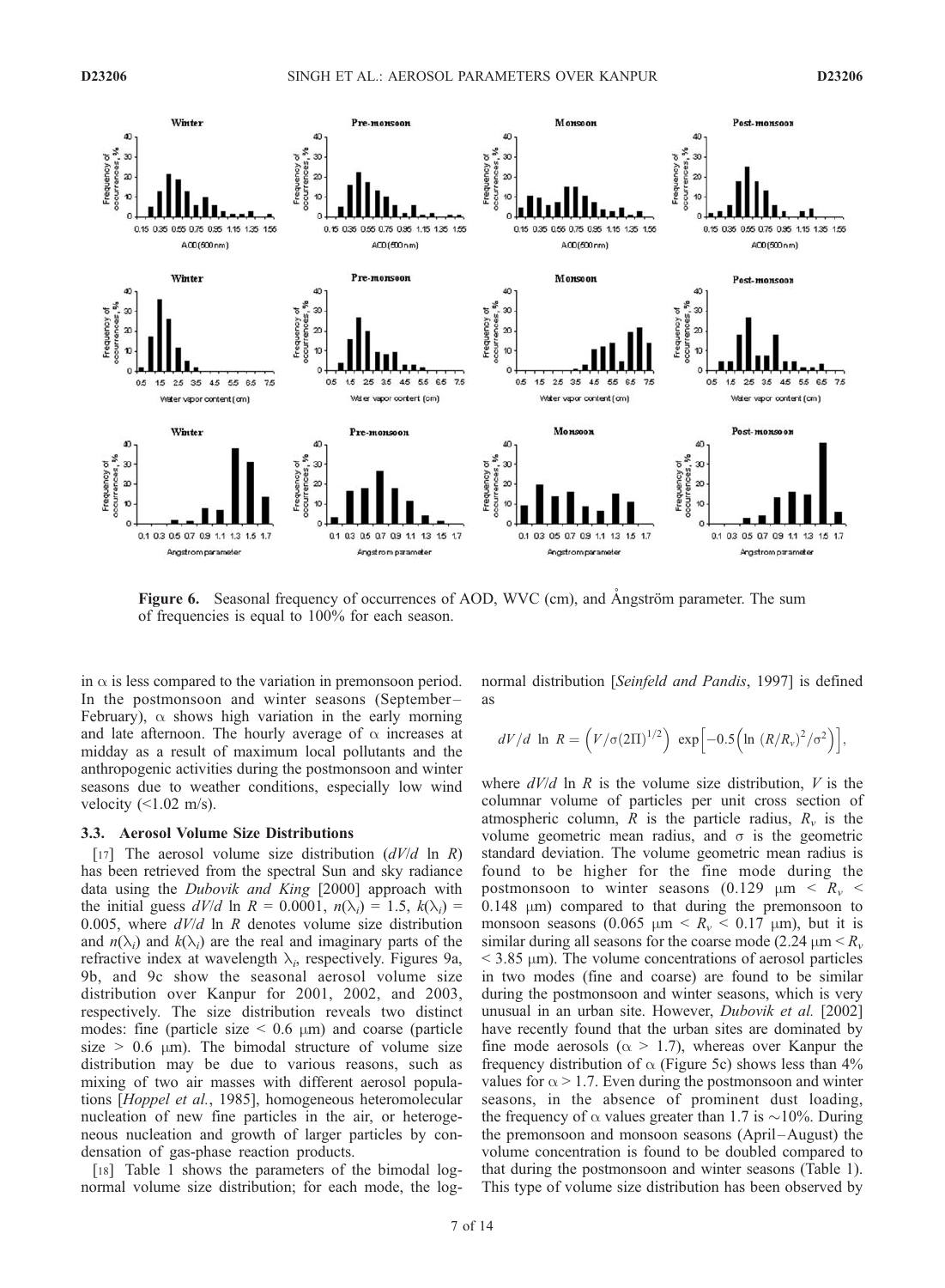

Figure 7. Diurnal variability of AOD, WVC, and Angström parameter during (a) winter, (b) premonsoon, (c) monsoon, and (d) postmonsoon seasons computed hourly as percentage departure from daily average.

Dubovik et al. [2002] for desert dust aerosols. A higher volume concentration (1.5 times higher) at coarse mode in 2002 than in 2001 and 2003 suggests higher dust loading during that year, which is also evident in AOD spectra and  $\alpha$  (Figure 2). The effect of the dust events on the aerosol optical properties in this region has been recently studied by Dey et al. [2004], and they have found that aerosol volume concentration at coarse mode increases 3 times after the dust events, without any significant change in volume concentration of fine mode aerosols. Another mode in the size range  $1-2 \mu m$  has been observed during the premonsoon to monsoon seasons (Figure 9). The finer urban aerosols grow hygroscopically in the presence of abundant atmospheric water vapor [Parameswaran and Vijayakumar, 1994] during the premonsoon and monsoon seasons, resulting in the generation of the third mode in the volume size distribution. The fine mode is found to shift toward the coarser mode during the postmonsoon and winter seasons (from  $R = 0.1$  to  $R = 0.4$  µm), whereas no shift has been observed for the coarse mode aerosols.

[19] The aerosol volume concentration shows higher values in the year 2002 compared to those in the years 2001 and 2003 because of the late arrival of the monsoon in the region, which is also evident from WVC variations (Figure 3b): maximum WVC during August in 2002 compared to maximum WVC during July 2001 and 2003. In 2002, precipitation only occurred on 3 days during June and

July, suggesting late arrival of the monsoon wind, whereas in 2001 and 2003, monsoon precipitation started from the end of June. Because of the late arrival of the monsoon, dust particles dominated for a longer period of time because of dominance of the southwesterly wind. However, no interannual variability has been found in the size distribution during the postmonsoon and winter seasons.

### 3.4. Spectral Dependence of Single-Scattering Albedo (SSA)

[20] Optical properties of urban aerosols depend on the complex combination of natural and anthropogenic factors influencing aerosol formation and evolution. SSA has been computed from the scattering optical thickness approximated from the nonnormalized aerosol-scattering phase function using diffuse radiance measured at different angles [Dubovik et al., 1998]. The spectral variation of SSA is shown in Figures  $10a-10c$  for the years  $2001$ ,  $2002$ , and 2003, respectively. SSA (at all wavelengths) has been found to be lower (<0.85) during the winter season compared to that in the other seasons. An increase in SSA values in conjunction with lower  $\alpha$  during the premonsoon to monsoon periods in the year 2002 compared to those in the year 2001 indicates higher relative concentration of scattering dust particles to absorbing particles in the atmosphere. The SSA variations in the year 2003 are found to be similar to those of the year 2002 in general (Figure 10), but because of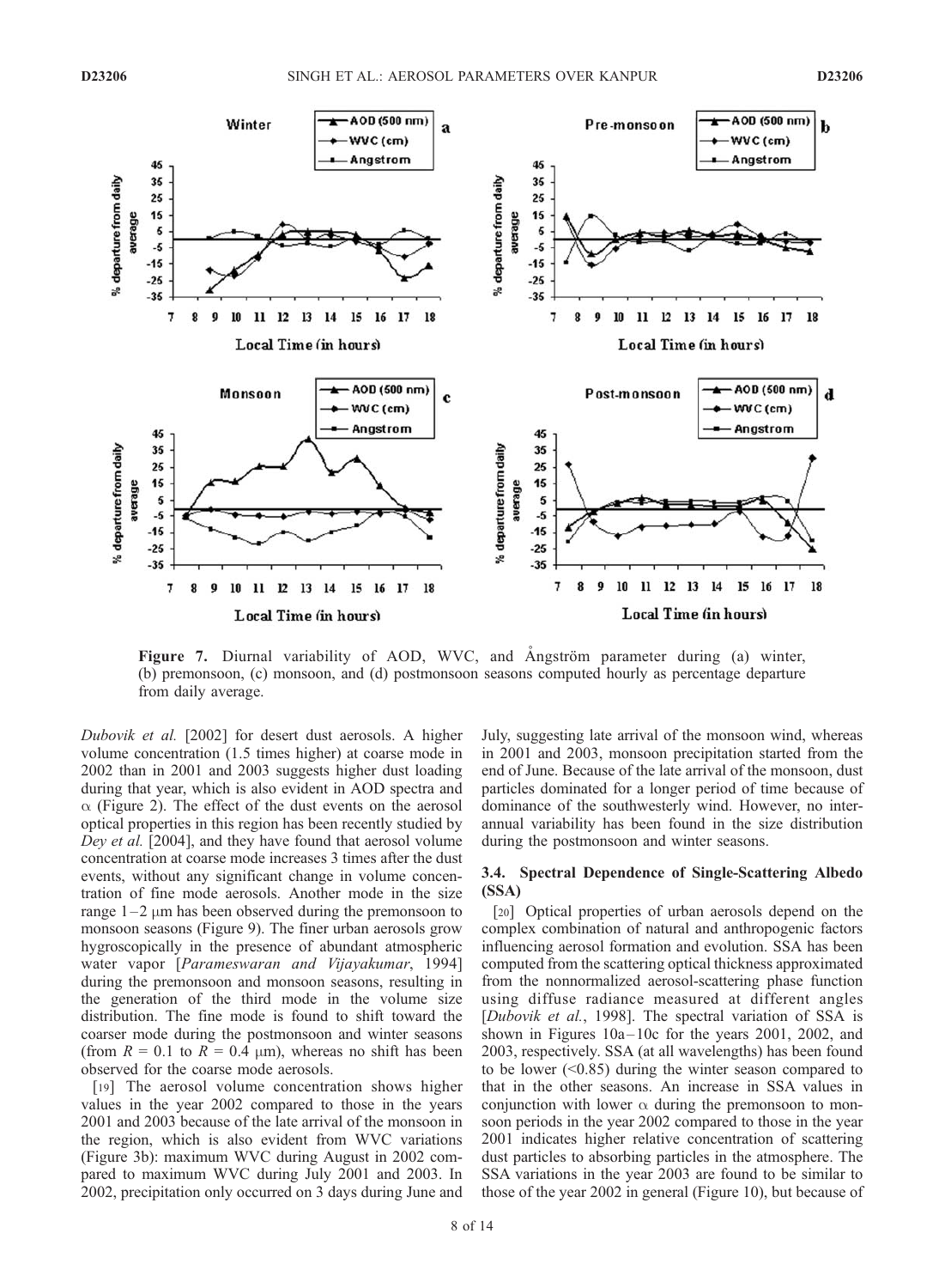

Figure 8. Hourly averages of AOD, WVC, and Angström parameter during (a) winter, (b) premonsoon, (c) monsoon, and (d) postmonsoon seasons.



Figure 9. Seasonal aerosol volume size distribution over Kanpur in (a) 2001, (b) 2002, and (c) 2003.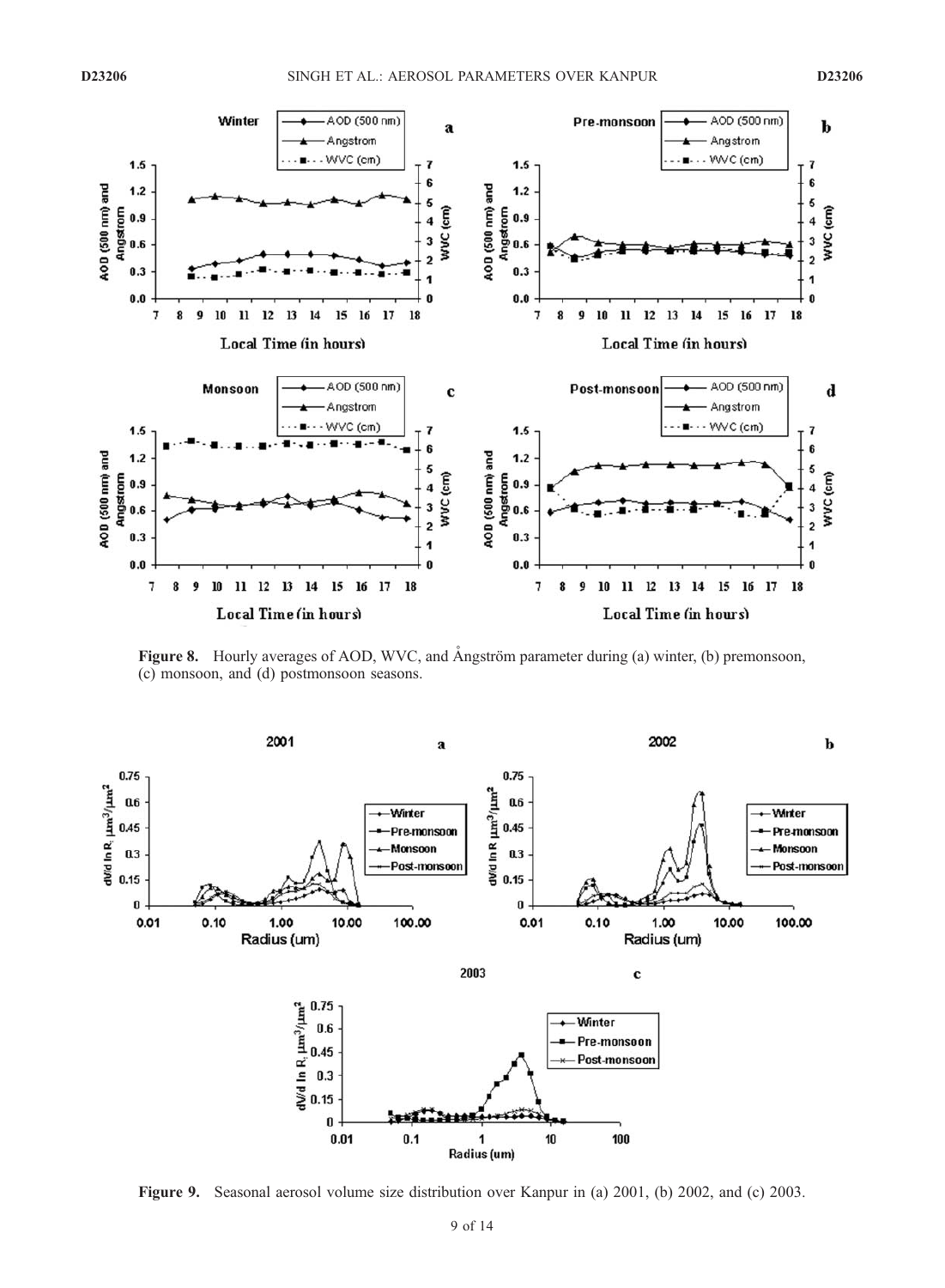Table 1. Parameters of Aerosol Volume Size Distribution<sup>a</sup>

|           | Fine Mode |                     |          | Coarse Mode |                     |       |
|-----------|-----------|---------------------|----------|-------------|---------------------|-------|
|           | V         | $R_{\nu}$ , $\mu$ m | $\sigma$ | V           | $R_{\nu}$ , $\mu$ m | σ     |
| January   | 0.024     | 0.148               | 0.02     | 0.033       | 3.85                | 0.027 |
| February  | 0.016     | 0.148               | 0.019    | 0.029       | 2.939               | 0.023 |
| March     | 0.016     | 0.113               | 0.015    | 0.042       | 2.566               | 0.049 |
| April     | 0.019     | 0.065               | 0.043    | 0.059       | 2.24                | 0.112 |
| May       | 0.026     | 0.17                | 0.062    | 0.109       | 2.566               | 0.214 |
| June      | 0.028     | 0.098               | 0.039    | 0.074       | 2.24                | 0.112 |
| July      | 0.031     | 0.098               | 0.029    | 0.109       | 2.939               | 0.12  |
| August    | 0.038     | 0.098               | 0.049    | 0.19        | 3.85                | 0.221 |
| September | 0.025     | 0.129               | 0.026    | 0.039       | 2.24                | 0.055 |
| October   | 0.026     | 0.148               | 0.027    | 0.038       | 2.566               | 0.038 |
| November  | 0.028     | 0.148               | 0.024    | 0.035       | 2.939               | 0.03  |
| December  | 0.025     | 0.169               | 0.023    | 0.027       | 2.939               | 0.023 |

<sup>&</sup>lt;sup>a</sup>V is the volume concentration ( $\mu$ m<sup>3</sup>  $\mu$ m<sup>-2</sup>),  $R_v$  ( $\mu$ m) is the volume geometric mean radius, and  $\sigma$  is the geometric standard deviation.

the absence of monsoon season data (due to technical problems in AERONET operation), no definite conclusions are drawn.

[21] The SSA of the aerosols is found to be strongly wavelength dependent during the winter season, when SSA decreases with increase in wavelength. Absorbing urban aerosols are dominant during the winter season over Kanpur, which shows lower SSA at longer wavelength, as the interaction of these aerosols with the incoming solar radiation is minimum at longer wavelength. During the postmonsoon season, SSA is almost independent of wavelength, whereas during the premonsoon and monsoon seasons, SSA increases with wavelength (Figures 10a, 10b, and 10c), which is attributed to the dominance of coarse particles (mostly dust) [Ackerman and Toon, 1981]. Similar spectral variations of SSA have been found by Smirnov et al. [2002a] in the Persian Gulf, which indicate that the spectral behavior of SSA depends on the nature of the aerosol particles. In the premonsoon and monsoon (characterized by dust loading), SSA is found to be higher (>0.9), more scattering, compared to the postmonsoon and winter seasons, and characterized by a dominance of finer absorbing urban aerosols. At lower wavelengths the difference in SSA between dusty and finer aerosols is found to be small (0.01 at 440 nm) compared to the difference at longer wavelengths (0.055 at 1020 nm) (Figures 10a, 10b, and 10c). The low SSA at lower wavelengths during the winter season is due to the presence of absorbing aerosols [*Dubo*vik et al., 2002]. The water-soluble aerosols present during the premonsoon and monsoon seasons grow hygroscopically in the presence of water vapor (also evident in the volume size distribution curves in Figure 9) and contribute to higher SSA values at higher wavelengths.

[22] SSA values over Kanpur show significant interannual variation with higher SSA values (>0.93) during the premonsoon and monsoon seasons in the year 2002. This is due to higher loading of water-soluble aerosols from anthropogenic sources and dust (scattering in nature) during 2002 compared to 2001 and 2003. This is also reflected in the AOD and the size distribution data (Figures 2 and 9). The spectral dependency of SSA during the winter season is less during 2002, which indicates a lower concentration of absorbing aerosols in the atmosphere. Spectral variation of SSA during the postmonsoon season in the year 2003 has



Figure 10. Seasonal variations in SSA for (a) 2001, (b) 2002, and (c) 2003.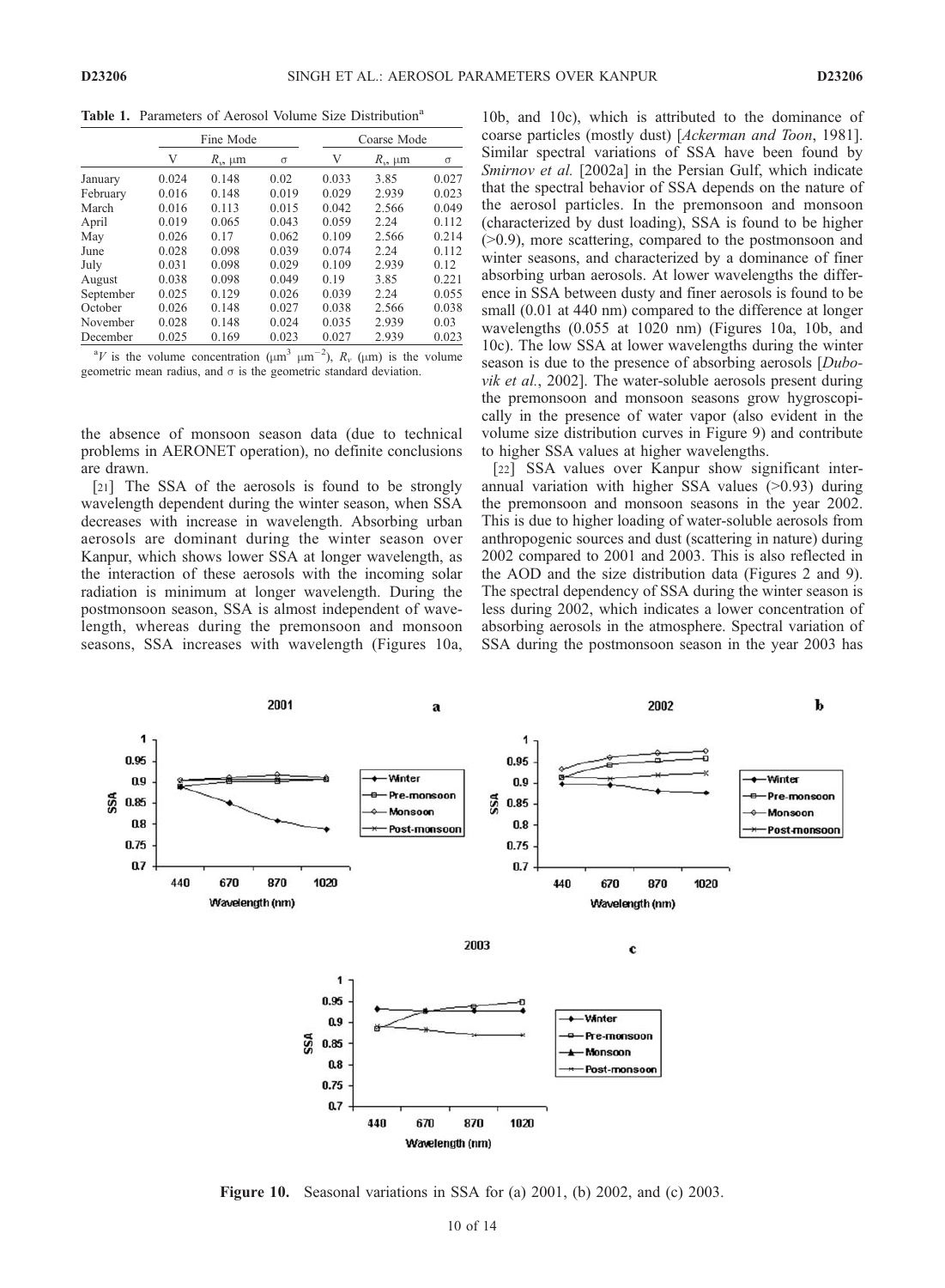

Figure 11. Seasonal variations in  $n(\lambda)$  for (a) 2001, (b) 2002, and (c) 2003.



Figure 12. Seasonal variations in  $k(\lambda)$  for (a) 2001, (b) 2002, and (c) 2003.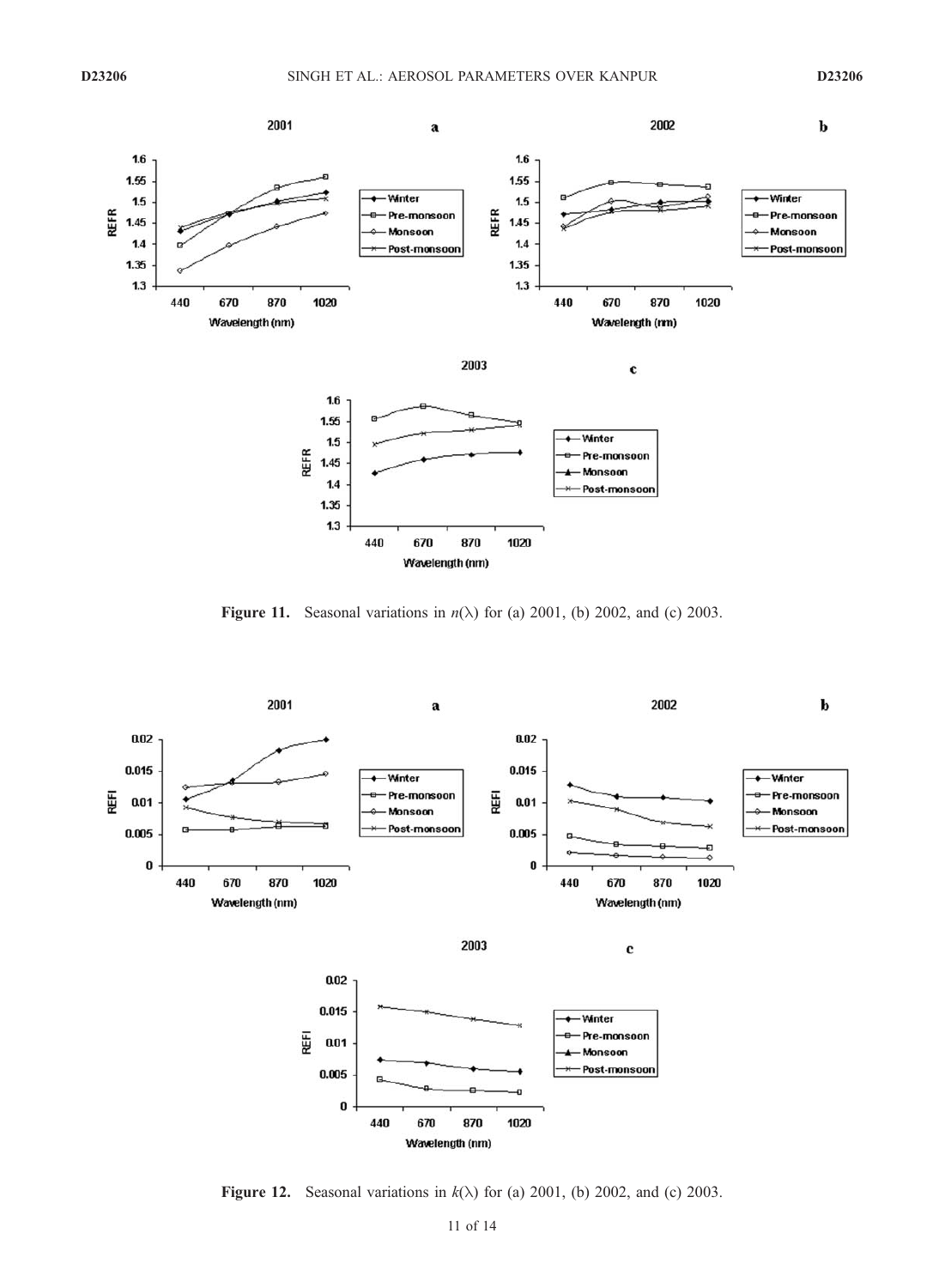been observed to be different from the years 2001 and 2002 and similar to the variations observed during the winter in the region. This suggests a changing trend in seasonal aerosol loading in the region as also observed from AOD spectra (Figure 2).

## 3.5. Index of Refraction

[23] The optical properties of the aerosols are described in terms of the index of refraction, obtained by combining real  $n(\lambda)$  and imaginary  $k(\lambda)$  parts. Imaginary part  $k(\lambda)$  quantifies the nature of the absorption, as higher  $k(\lambda)$  indicates higher absorption. On the other hand, total scattering increases with increase in  $n(\lambda)$  [Bohren and Huffman, 1983]. Real and imaginary parts  $n(\lambda)$  and  $k(\lambda)$  are not independent of SSA and the retrieved size distribution of the aerosols in the region, but some differences in trends may be observed because of the presence of different types of aerosols [Dubovik et al., 2002]. The spectral variations of  $n(\lambda)$  and  $k(\lambda)$  are shown in Figures 11a–11c and 12a–12c for 2001, 2002, and 2003, respectively. Real part  $n(\lambda)$  has been found to increase with  $\lambda$  during all the seasons. The spectral increase in  $n(\lambda)$  is maximum during the premonsoon and monsoon seasons, when dust is the dominant component. Real and imaginary parts  $n(\lambda)$  and  $k(\lambda)$  show contrasting spectral behavior during the years. While  $n(\lambda)$  is highest ( $>1.5$ ) at all wavelengths during the premonsoon season in the years 2002 and 2003,  $n(\lambda)$  is found to be highest at larger wavelengths ( $\lambda > 670$  nm) during the premonsoon season in 2001, showing the higher scattering optical state of the atmosphere during the years 2002 and 2003. This is also supported by the higher SSA in the years 2002 and 2003 compared to that in 2001 (Figure 10). However, lower  $n(\lambda)$  values during the monsoon season are probably associated with high relative humidity and resultant hygroscopic growth, similar to the conditions found over Goddard Space Flight Center [Dubovik et al., 2002]. During the premonsoon season,  $n(\lambda)$  values at higher wavelengths are close to the  $n(\lambda)$  values of dust (1.53) found from several models [Shettle and Fenn, 1979; World Meteorological Organization (WMO), 1983; Koepke et al., 1997], clearly indicating the contribution of dust to the optical properties. However, the  $n(\lambda)$  during the postmonsoon and winter seasons have intermediate values.

[24] Imaginary part  $k(\lambda)$  has been found to increase with increase in wavelength during the winter season and to decrease during the postmonsoon season in the year 2001, whereas it is almost neutral to the spectral variation during the other seasons. Higher  $k(\lambda)$  values (>0.012) indicate the absorbing state of the atmosphere during the winter season in the year 2001; however, the absorbing nature decreases in 2002 and 2003, when  $k(\lambda)$  values are found to be low (<0.012) (Figure 12). In fact,  $k(\lambda)$  values are found to decrease with an increase in wavelength during the winter season in the last 2 years. Though the spectral behavior of  $k(\lambda)$  remains similar during the other seasons in the year 2002, lower  $k(\lambda)$  has been observed during the premonsoon and monsoon seasons, which is attributed to the higher dust loading compared to the other years, 2001 and 2003, due to the late monsoon. In fact, the  $k(\lambda)$  values in the visible spectrum during this season are similar to the values for dust obtained from several models [Shettle and Fenn, 1979; *WMO*, 1983]. During the monsoon season,  $k(\lambda)$  values

represent aerosols composed of different components, whose variable proportions give rise to the observed interannual variability.

## 4. Conclusions

[25] This paper presents the seasonal and interannual variability of the aerosol optical properties over an urbanindustrial site in the Ganga basin. The main conclusions drawn from our study are summarized as follows:

[26] 1. The aerosol optical properties over Kanpur are found to show a strong seasonal effect with the maximum variability during the monsoon season. The frequency distribution reveals that dust is the major contributor to the optical depth during the premonsoon and monsoon seasons, whereas anthropogenic urban aerosols dominate during the postmonsoon and winter seasons. This region is characterized by different types of aerosol loading by regional air mass, which changes from season to season. The atmospheric processes responsible for the aerosol loading also show strong interannual variation.

[27] 2. Diurnal variations of AOD and  $\alpha$  are observed to be maximum during the monsoon season, when aerosols of mixed types are present over the region, whereas WVC shows maximum diurnal variation during the winter season. The diurnal cycle of the local pollutants is clearly observed during the postmonsoon and winter seasons, which is found to be suppressed during the monsoon season.

[28] 3. The aerosol volume size distribution shows bimodal distribution (geometric mean radius is  $0.065-$ 0.148  $\mu$ m for the fine mode and 2.24–3.85  $\mu$ m for the coarse mode) in general, except during months April-August, when a third mode (modal value of  $1-2 \mu m$ ) appears because of the hygroscopic growth of finer urban aerosols in the presence of abundant atmospheric water vapor. The volume concentrations of aerosol particles of fine and coarse modes are almost similar during the postmonsoon and winter seasons, whereas the coarse mode volume concentration dominates during the time of dust loading.

[29] 4. The SSA observed over Kanpur is found to be highly wavelength dependent (SSA decreases with wavelength) during the winter season because of the dominance of urban (absorbing in nature) aerosols, whereas the reverse trend during the premonsoon and monsoon seasons is attributed to the dominance of the dust (scattering in nature) particles.

[30] 5. Both real and imaginary parts of the refractive index indicate the presence of mixed types of aerosol during the monsoon season. The optical state of the atmosphere is dominantly scattering during the premonsoon and monsoon seasons, whereas during the winter season the nature of the optical state is found to be absorbing. The changing nature of the optical state of the atmosphere seasonally over Kanpur represents loading of the aerosols from different sources, both natural and anthropogenic.

<sup>[31]</sup> Acknowledgments. The CIMEL Sun photometer was deployed on the IIT Kanpur campus under a joint agreement between NASA and IIT Kanpur. The efforts made by Ross Nelson, Alok Sahoo, Sanjeeb Bhoi, and Harish Vishwakarma in running the IIT Kanpur AERONET station are gratefully acknowledged. The authors are grateful to Sanjay Dhande, former Dean of Research and Development and currently Director of IIT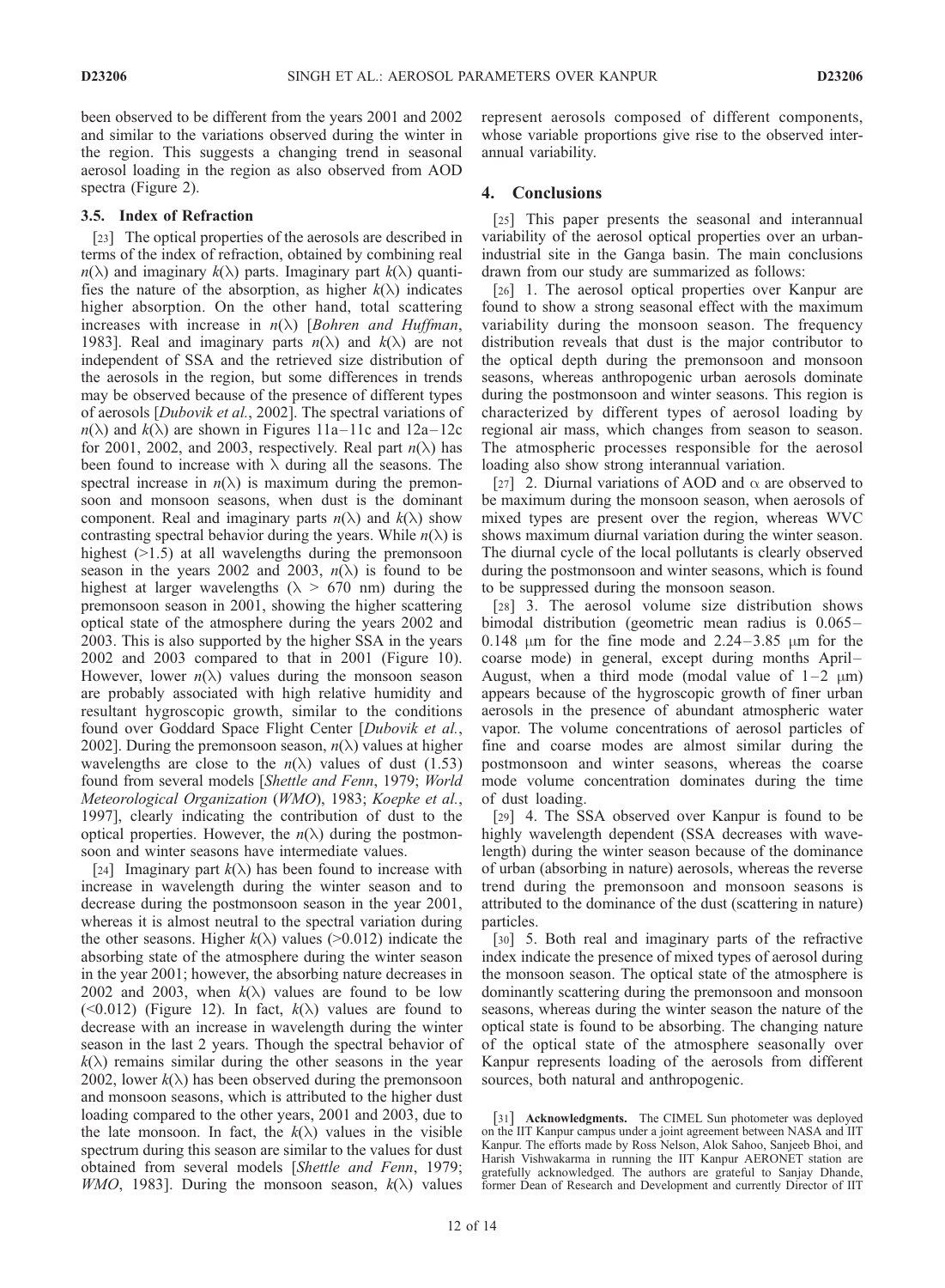Kanpur, for the deployment and operation of CIMEL at IIT Kanpur. We are also grateful to two anonymous reviewers for their constructive comments.

#### References

- Ackerman, T. P., and O. B. Toon (1981), Absorption of visible radiation in atmosphere containing mixtures of absorbing and non-absorbing particles, Appl. Opt., 20, 3661 – 3668.
- Ångström, A. (1964), The parameters of atmospheric turbidity, Tellus, 16,  $64 - 75.$
- Babu, S. S., and K. K. Moorthy (2001), Anthropogenic impact on aerosol black carbon mass concentration at a tropical station: A case study, Curr. Sci., 81(9), 1208-1214.
- Bohren, C. F., and D. R. Huffman (1983), Absorption and Scattering of Light by Small Particles, 550 pp., John Willey, Hoboken, N. J.
- Cachorro, V. E., R. Vergaz, and A. M. de Frutos (2001), A quantitative comparison of  $\alpha$ : A turbidity parameter retrieved in different spectral ranges based on spectroradiometer solar radiation measurements, Atmos. Environ., 35, 5117 – 5124.
- Charlson, R. J., S. E. Schwartz, J. M. Hales, R. D. Cess, J. A. Coakley Jr., J. E. Hansen, and D. J. Hofmann (1992), Climate forcing by anthropogenic aerosol, Science, 255, 423 – 430.
- Chu, D. A., Y. J. Kaufman, G. Zibordi, J. D. Chern, J. Mao, C. Li, and B. N. Holben (2003), Global monitoring of air pollution over land from the Earth Observing System –Terra Moderate Resolution Imaging Spectroradiometer (MODIS), J. Geophys. Res., 108(D21), 4661, doi:10.1029/ 2002JD003179.
- Dey, S., S. N. Tripathi, R. P. Singh, and B. N. Holben (2004), Influence of dust storms on the aerosol optical properties over the Indo-Gangetic basin, J. Geophys. Res., 109, D20211, doi:10.1029/2004JD004924.
- Dubovik, O., and M. D. King (2000), A flexible inversion algorithm for retrieval of aerosol optical properties from Sun and sky radiance measurements, *J. Geophys. Res.*, 15, 20,673-20,696.
- Dubovik, O., B. N. Holben, Y. J. Kaufman, M. Yamasoe, A. Smirnov, D. Tanre, and I. Slutsker (1998), Single-scattering albedo of smoke retrieved from the sky radiance and solar transmittance measured from ground, J. Geophys. Res., 103, 31,903 – 31,923.
- Dubovik, O., A. Smirnov, B. N. Holben, M. D. King, Y. J. Kaufman, T. F. Eck, and I. Slutsker (2000), Accuracy assessments of aerosol optical properties retrieved from Aerosol Robotic Network (AERONET) Sun and sky radiance measurements, J. Geophys. Res., 105, 9791-9806.
- Dubovik, O., B. N. Holben, T. F. Eck, A. Smirnov, Y. J. Kaufman, M. D. King, D. Tanre, and I. Slutsker (2002), Variability of absorption and optical properties of key aerosol types observed in worldwide locations, J. Atmos. Sci., 59, 590 – 608.
- Eck, T. F., B. N. Holben, J. S. Reid, O. Dubovik, A. Smirnov, N. T. O'Neill, I. Slutsker, and S. Kinne (1999), Wavelength dependence of the optical depth of biomass burning, urban and desert dust aerosol, J. Geophys. Res., 104, 31,333 – 31,350.
- Eck, T. F., B. N. Holben, O. Dubovik, A. Smirnov, I. Slutsker, J. M. Lobert, and V. Ramanathan (2001), Column-integrated aerosol optical properties over the Maldives during the northeast monsoon for 1998 – 2000, J. Geophys. Res., 106, 28,555 – 28,566.
- Eck, T. F., B. N. Holben, J. S. Reid, N. T. O'Neill, J. S. Schafer, O. Dubovik, A. Smirnov, M. A. Yamasoe, and P. Artaxo (2003a), High aerosol optical depth biomass burning events: A comparison of optical properties for different source regions, Geophys. Res. Lett., 30(20), 2035, doi:10.1029/2003GL017861.
- Eck, T. F., et al. (2003b), Variability of biomass burning aerosol optical characteristics in southern Africa during the SAFARI 2000 dry season campaign and a comparison of single scattering albedo estimates from radiometric measurements, J. Geophys. Res., 108(D13), 8477, doi:10.1029/2002JD002321.
- El-Askary, H., R. Gautam, and M. Kafatos (2004), Monitoring of dust storms over Indo-Gangetic Basin, Indian J. Remote Sens., 32(2), 121 – 124.
- Goloub, P., J. L. Deuze, M. Herman, D. Tanre, I. Chiapello, B. Roger, and R. P. Singh (2001), Aerosol remote sensing over land using the spaceborne polarimeter POLDER, in Current Problems in Atmospheric Radiation, edited by W. L. Smith and Yu. M. Timofeyev, pp.  $113 - 116$ , A. Deepak, Hampton, Va.
- Guttikunda, S. K., G. R. Carmichael, G. Calori, C. Eck, and J. H. Woo (2003), The contribution of mega cities to regional sulfur pollution in Asia, Atmos. Environ., 37(1), 11-22.
- Hansen, J., M. Sato, and R. Ruedy (1997), Radiative forcing and climate response, J. Geophys. Res., 102, 6831-6864.
- Holben, B. N., et al. (1998), AERONET: A federated instrument network and data archive for aerosol characterization, Remote Sens. Environ.,  $66(1), 1 - 16.$
- Hoppel, W. A., J. W. Fitzgerald, and R. E. Larson (1985), Aerosol size distributions in air masses advecting off the east coast of the United States, *J. Geophys. Res.*, 90, 2365-2379.
- Kaufman, Y. J. (1993), Aerosol optical thickness and atmospheric path radiance, J. Geophys. Res., 98, 2677 – 2692.
- Kim, D.-H., B.-J. Sohn, T. Nakajima, T. Takamura, T. Takemura, B.-C. Choi, and S.-C. Yoon (2004), Aerosol optical properties over east Asia determined from ground-based sky radiation measurements, J. Geophys. Res., 109, D02209, doi:10.1029/2003JD003387.
- Koepke, P., M. Hess, I. Schult, and E. P. Shettle (1997), Global aerosol data set, Rep. 243, 44 pp., Max-Planck-Inst. für Meteorol., Hamburg, Germany.
- Krishna Moorthy, K., K. Niranjan, B. Narasimhamurthy, V. V. Agashe, and B. V. Krishna Murthy (1999), Aerosol climatology over India: 1. ISRO GBP MWR Network and database, ISRO-GBP Sci. Rep. 03-99, Indian Space Res. Organ., Bangalore.
- Niranjan, K., Y. R. Babu, G. V. Satyanarayana, and S. Thulasiraman (1997), Aerosol spectral optical depths and typical size distribution at a coastal urban location in India, Tellus, Ser. B, 49, 439 – 446.
- O'Neill, N. T., A. Ignatov, B. N. Holben, and T. F. Eck (2000), The lognormal distribution as a reference for reporting aerosol optical depth statistics: Empirical tests using multi-year, multi-site AERONET sunphotometer data, Geophys. Res. Lett., 27(20), 3333 – 3336.
- O'Neill, N. T., O. Dubovik, and T. F. Eck (2001), A modified Angström coefficient for the characterization of sub-micron aerosols, Appl. Opt., 40(15), 2368 – 2375.
- O'Neill, N. T., T. F. Eck, B. N. Holben, A. Smirnov, A. Royer, and Z. Li (2002), Optical properties of boreal forest fire smoke derived from Sun photometry, J. Geophys. Res., 107(D11), 4125, doi:10.1029/ 2001JD000877.
- Parameswaran, K. (1998), Atmospheric aerosols and their radiative effects, PINSA, 64, 245-266.
- Parameswaran, K., and G. Vijayakumar (1994), Effect of atmospheric relative humidity on aerosol size distribution, Indian J. Radio Space Phys., 23, 175-188.
- Pasricha, P. K., B. S. Gera, S. Shastri, H. K. Maini, A. B. Ghosh, M. K. Tiwari, and S. C. Garg (2003), Role of the water vapor greenhouse effect in the forecasting of fog occurrence, Boundary Layer Meteorol., 107(2),  $469 - 482$
- Ramanathan, V., et al. (2001), Indian Ocean Experiment: An integrated analysis of the climate forcing and effects of the great Indo-Asian haze, J. Geophys. Res., 106, 28,371 – 28,398.
- Reddy, M. S., and C. Venkataraman (2002), Inventory of aerosol and sulphur dioxide emissions from India: I. Fossil fuel combustion, Atmos. Environ., 36, 677 – 697.
- Remer, L. A., Y. J. Kaufman, and B. N. Holben (1999), Interannual variation of ambient aerosol characteristics on the east coast of the United States, J. Geophys. Res., 104, 2223 – 2231.
- Satheesh, S. K., and V. Ramanathan (2000), Large differences in tropical aerosol forcing at the top of the atmosphere and Earth's surface, Nature,  $405, 60 - 63.$
- Seinfeld, J. H., and S. N. Pandis (1997), Atmospheric Chemistry and Physics: From Air Pollution to Climate Change, John Wiley, Hoboken, N. J.
- Sharma, M., E. A. McBean, and U. Ghosh (1994), Prediction of atmospheric sulphate deposition at sensitive receptors in northern India, Atmos. Environ., 29, 2157-2162.
- Sharma, M., Y. N. V. M. Kiran, and K. K. Shandilya (2003), Investigations into formation of atmospheric sulfate under high  $PM_{10}$  concentration, Atmos. Environ., 37, 2005-2013.
- Shettle, E. P., and R. W. Fenn (1979), Models of aerosols lower troposphere and the effect of humidity variations on their optical properties, AFCRL Tech. Rep. 79 0214, 100 pp., Air Force Cambridge Res. Lab., Hanscom Air Force Base, Mass.
- Sikka, D. R. (2002), Developments in tropospheric aerosols studies in India, Indian J. Radio Space Phys., 31, 391 – 403.
- Smirnov, A., N. T. O'Neill, A. Royer, A. Tarussov, and B. McArthur (1996), Aerosol optical depth over Canada and the link with synoptic air mass types, J. Geophys. Res., 101, 19,299 – 19,318.
- Smirnov, A., B. N. Holben, I. Slutsker, E. J. Welton, and P. J. Formenti (1998), Optical properties of Saharan dust during ACE-2, J. Geophys. Res., 103, 28,079 – 28,092.
- Smirnov, A., B. N. Holben, O. Dubovik, N. T. O'Neill, L. A. Remer, T. F. Eck, I. Slutsker, and D. Savoie (2000a), Measurements of aerosol optical parameters on US Atlantic coast sites, ships, and Bermuda during TAR-FOX, J. Geophys. Res., 105, 9887 – 9901.
- Smirnov, A., B. N. Holben, T. F. Eck, O. Dubovik, and I. Slutsker (2000b), Cloud screening and quality control algorithms for the AERONET data base, Remote Sens. Environ., 73, 337 – 349.
- Smirnov, A., B. N. Holben, O. Dubovik, N. T. O'Neill, T. F. Eck, D. L. Westphal, A. K. Goroch, C. Pietras, and I. Slutsker (2002a), Atmospheric aerosol optical properties in the Persian Gulf, J. Atmos. Sci., 59, 620 – 634.